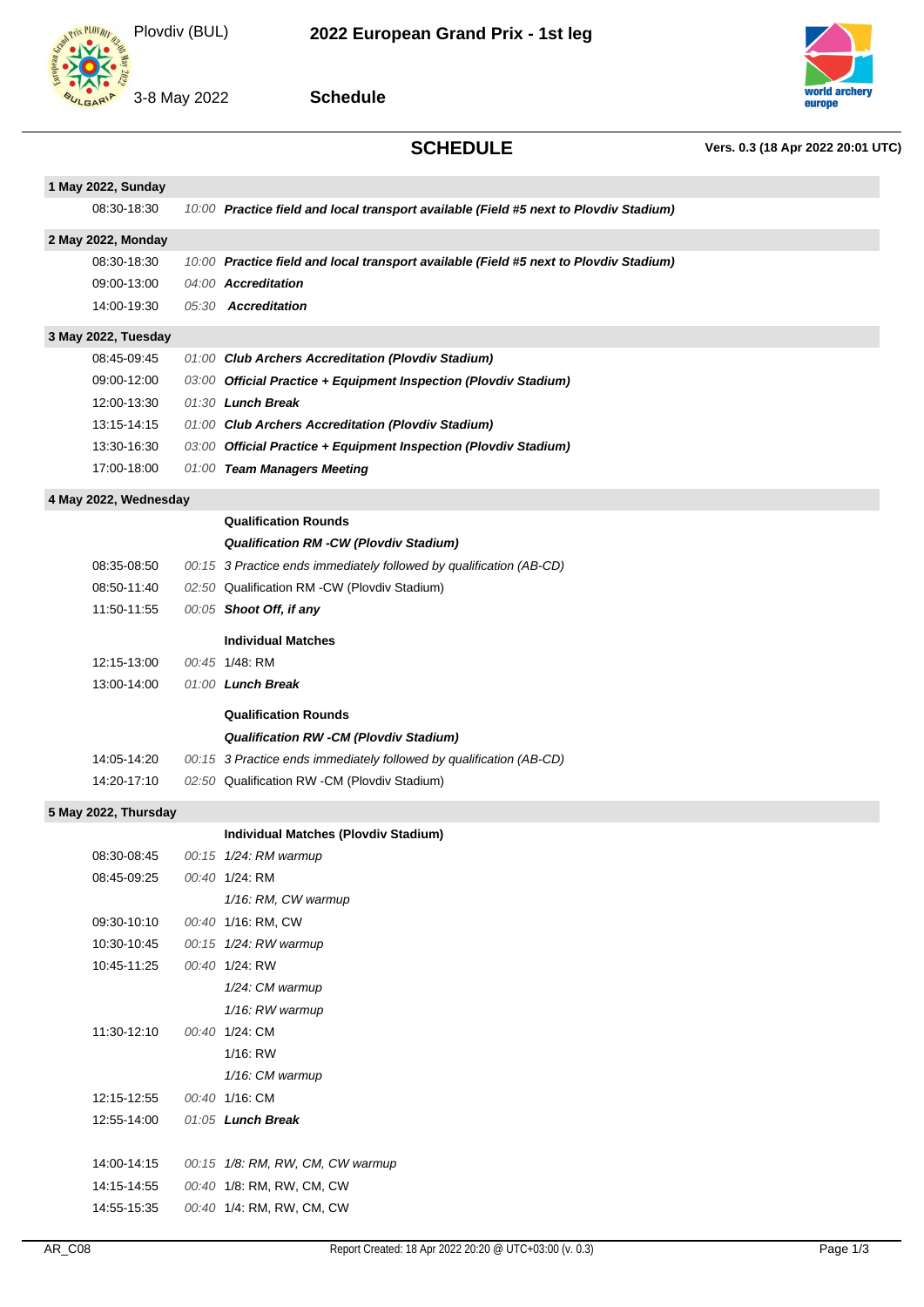3-8 May 2022



**Schedule**

## **SCHEDULE Vers. 0.3 (18 Apr 2022 20:01 UTC)**

| 5 May 2022, Thursday (Continue) |                                             |
|---------------------------------|---------------------------------------------|
|                                 | <b>Mixed Team Matches (Plovdiv Stadium)</b> |
| 16:00-16:15                     | 00:15 1/8: RX warmup                        |
| 16:15-16:40                     | 00:25 1/8 RX                                |
|                                 | 1/4: RX, CX warmup                          |
| 16:40-17:05                     | 00:25 1/4: RX, CX                           |
| 17:05-17:30                     | 00:25 1/2: RX, CX                           |
| 6 May 2022, Friday              |                                             |
|                                 | <b>Team Matches (Plovdiv Stadium)</b>       |
| 09:00-09:15                     | 00:15 1/8: RM, RW, CM warmup                |
| 09:15-09:45                     | 00:30 1/8: RM, RW, CM                       |
| 10:00-10:15                     | 00:15 1/4: RM, RW, CM warmup                |
| 10:15-10:45                     | 00:30 1/4: RM, RW, CM                       |
|                                 | 1/2: RM, RW, CM, CW warmup                  |
| 10:45-11:15                     | 00:30 1/2: RM, RW, CM, CW                   |
|                                 | <b>Compound Team Finals</b>                 |
| 13:30-13:55                     | 00:25 Gold: Compound Women Team             |
| 13:55-14:20                     | 00:25 Bronze: Compound Men Team             |
| 14:20-14:45                     | 00:25 Gold: Compound Men Team               |
|                                 | <b>Recurve Team Finals</b>                  |
| 14:55-15:20                     | 00:25 Bronze: Recurve Women Team            |
| 15:20-15:45                     | 00:25 Gold: Recurve Women Team              |
| 15:45-16:10                     | 00:25 Bronze: Recurve Men Team              |
| 16:10-16:35                     | 00:25 Gold: Recurve Men Team                |
|                                 | <b>Mixed Team Finals</b>                    |
| 16:45-17:05                     | 00:20 Bronze: Compound Mixed Team           |
| 17:05-17:25                     | 00:20 Gold: Compound Mixed Team             |
| 17:25-17:45                     | 00:20 Bronze: Recurve Mixed Team            |
| 17:45-18:05                     | 00:20 Gold: Recurve Mixed Team              |
| 18:15-18:45                     | 00:30 Award Ceremonies                      |
| 7 May 2022, Saturday            |                                             |
|                                 | <b>Individual Semifinals</b>                |

09:40-10:00 00:20 1/2: Compound Women 10:00-10:20 00:20 1/2: Compound Women 10:20-10:40 00:20 1/2: Compound Men 10:40-11:00 00:20 1/2: Compound Men 11:00-11:15 00:15 1/2: Recurve Women 11:15-11:30 00:15 1/2: Recurve Women 11:30-11:45 00:15 1/2: Recurve Men 11:45-12:00 00:15 1/2: Recurve Men **Individual Bronze Medal Matches** 13:50-14:10 00:20 Bronze: Compound Women 14:10-14:30 00:20 Bronze: Compound Men 14:30-14:45 00:15 Bronze: Recurve Women 14:45-15:00 00:15 Bronze: Recurve Men